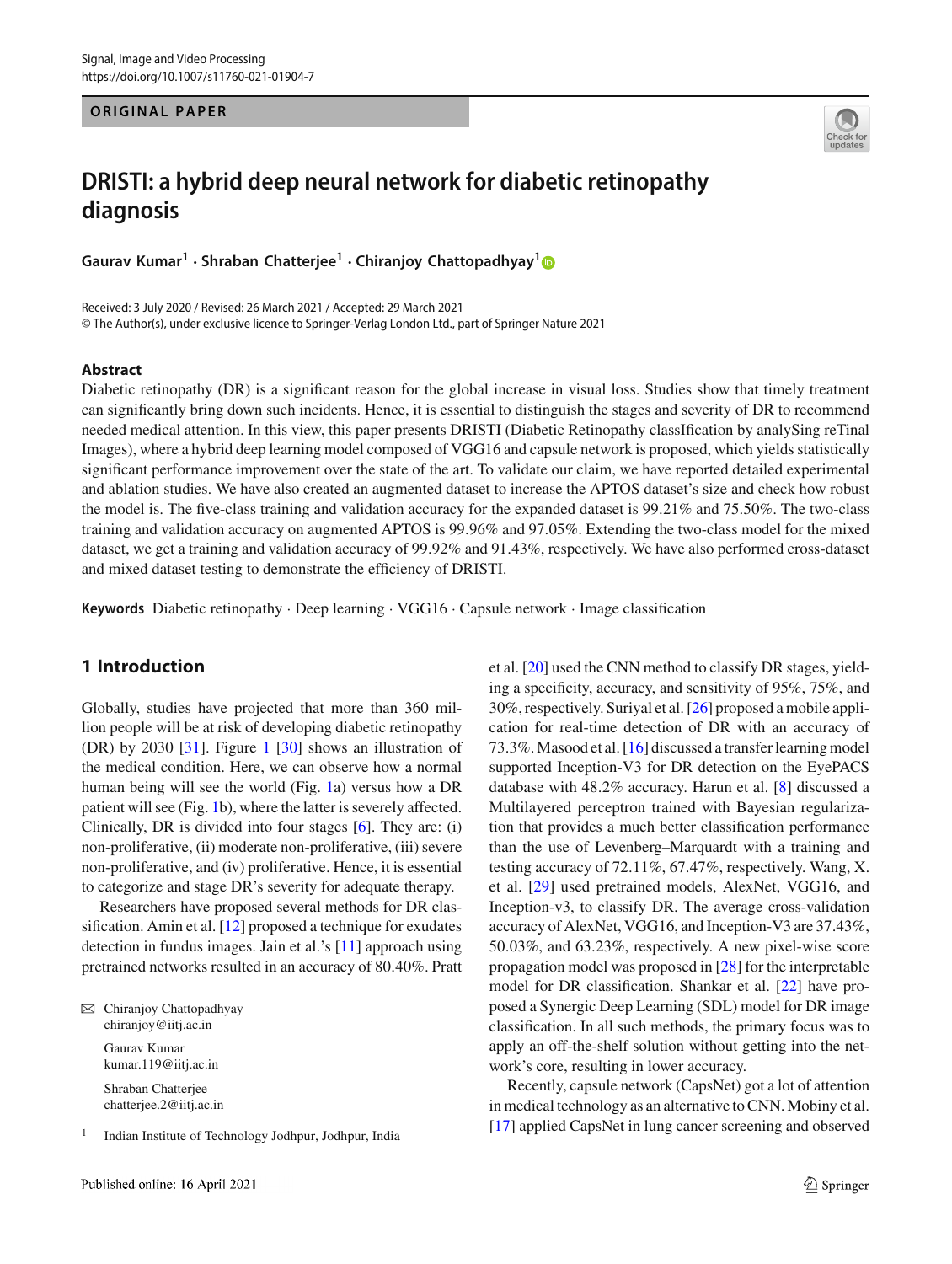

<span id="page-1-0"></span>**Fig. 1** A qualitative comparison of normal vision and vision affected by Diabetic Retinopathy (DR) [\[30\]](#page-7-1)

superior results than CNN when the training set is small. Afshar et al. [\[2](#page-7-13)] proposed COVID-CAPS, for COVID-19 detection using X-ray images with an accuracy of 95.7%, a sensitivity of 90%, specificity of 95.8%, and Area Under the Curve (AUC) of 0.97. Zhu et al. [\[33](#page-7-14)] introduce a method consisting of CNN and original capsule networks as a 1D deep capsule network and 3D deep capsule network for hyperspectral image classification. However, there has been no attempt to explore the possibility of CapsNet in DR classification.

This paper proposes DRISTI (Diabetic Retinopathy classIfication by analySing reTinal Images), a deep learning model for DR classification. The primary contributions of this paper are: (i) designing a hybrid deep learning model that combined VGG16 and the capsule network for the classification of retinal images into five classes (one non-DR and four DR classes), (ii) extensive experimental studies on six publicly available datasets and comparing the results with seven different state-of-the-art models to achieve the best performance, (iii) achieving almost 5% gain over the best performing technique proposed in the literature.

The remaining of the paper is organized as follows. Details of the proposed methodology are given in Sect. [2.](#page-1-1) Section [3](#page-3-0) gives a thorough explanation of the experimental study conducted in this work. In Sect. [4,](#page-6-0) the concluding remarks and future plans are highlighted.

# <span id="page-1-1"></span>**2 Proposed methodology**

Convolution neural networks (CNNs) have some limitations, and studies in the literature established that capsule networks could overcome some of these limitations [\[13\]](#page-7-15). After a thorough review of the papers on capsule networks, we concluded that pure convolution networks are not natively spatially invariant [\[13](#page-7-15)]. With pooling layers, convolution neural networks can learn the separating features of objects. However, they do not reflect the location of the item. These spatial features can seldom help determine the object's class and hence affect the classification. The introduction of capsule networks fixes this approach and can model an object's spatial or viewpoint variability in an image.

In the capsule network, neurons can encode the spatial information and the probability of an object being present [\[13](#page-7-15)]. This property of capsule networks makes it very encouraging in the case of medical image analysis. It is one of the motivations behind applying capsule networks to DR fundus images. Given the amount of data available in the publicly available datasets, we have adapted a transfer learning approach. We followed VGG16, Resnet50, Inceptionv3, and Xception architectures for the pretrained model because of their established effectiveness and ease of implementation. ImageNet, as a lot of transfer learning literature shows, is the best way to go in this case.

## **2.1 Network architecture**

Figure [2](#page-1-2) depicts the network structure of DRISTI, where a few intermediate layers are not shown for the sake of clarity. A literature review reveals that increasing the number of convolution layers allows the network to learn more buried features. Motivated by the fact that the deep neural network layers gradually know from simple to complex components from the samples, we decided to go for VGG16 and then increase the depth by using residual networks. Surprisingly,



<span id="page-1-2"></span>**Fig. 2** A schematic illustration of the architecture of our proposed model DRISTI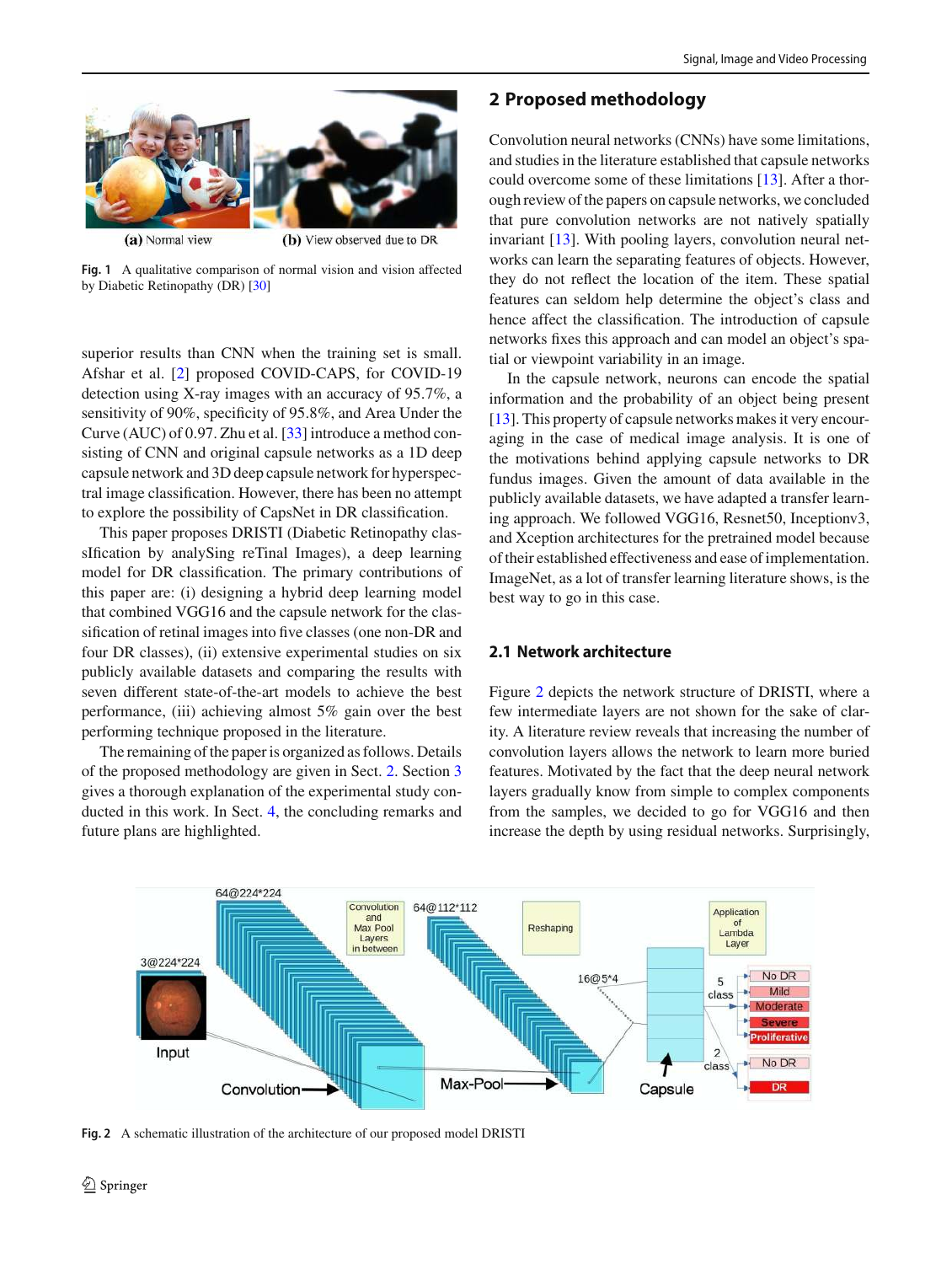<span id="page-2-0"></span>

| <b>Table 1</b> Details of the network architecture of DRISTI |  |
|--------------------------------------------------------------|--|
|                                                              |  |

| Layer (type)        | <b>Output Shape</b> | Param#           |
|---------------------|---------------------|------------------|
| Input1 (InputLayer) | (0, 224, 224, 3)    | $\Omega$         |
| Conv1 (Conv2D)      | (0, 224, 224, 64)   | 1792             |
| Conv2 (Conv2D)      | (0, 224, 224, 64)   | 36928            |
| MaxPool2D           | (0, 112, 112, 64)   | $\overline{0}$   |
| Conv1 (Conv2D)      | (0, 112, 112, 128)  | 73856            |
| Conv2 (Conv2D)      | (0, 112, 112, 128)  | 147584           |
| MaxPool2D           | (0, 56, 56, 128)    | $\mathbf{0}$     |
| Conv1 (Conv2D)      | (0, 56, 56, 256)    | 295168           |
| Conv2 (Conv2D)      | (0, 56, 56, 256)    | 590080           |
| Conv3 (Conv2D)      | (0, 56, 56, 256)    | 590080           |
| MaxPool2D           | (0, 28, 28, 256)    | $\Omega$         |
| Conv1 (Conv2D)      | (0, 28, 28, 512)    | 1180160          |
| Conv2 (Conv2D)      | (0, 28, 28, 512)    | 2359808          |
| Conv3 (Conv2D)      | (0, 28, 28, 512)    | 2359808          |
| MaxPool2D           | (0, 14, 14, 512)    | $\overline{0}$   |
| Conv1 (Conv2D)      | (0, 14, 14, 512)    | 2359808          |
| Conv2 (Conv2D)      | (0, 14, 14, 512)    | 2359808          |
| Conv3 (Conv2D)      | (0, 14, 14, 512)    | 2359808          |
| MaxPool2D           | (0, 7, 7, 512)      | $\overline{0}$   |
| Conv1 (Conv2D)      | (0, 1, 1, 256)      | 6422784          |
| Reshape1 (Reshape)  | (0, 1, 256)         | $\overline{0}$   |
| Capsule1 (Capsule)  | (0, 5, 16)          | 20480            |
| Lambda1 (Lambda)    | (0, 5)              | $\boldsymbol{0}$ |

as shown in Sect. [3,](#page-3-0) our VGG16 model performs better than all other systems for both the two-class and five-class models. We have adapted the VGG16, Resnet50, and Xception networks in our framework. These networks are all pretrained on the ImageNet dataset.

CapsNets are capable of outperforming CNNs [\[21](#page-7-16)]. Table [1](#page-2-0) shows the model parameters of DRISTI. We have replaced the top layers of the base model with our layer, which improved the results. In every capsule layer, a capsule yields a local grid of vectors to the type of capsule in the next layer. Then, the different transformation matrices for each grid member and each capsule type are used to obtain an equal number of classes. We have combined a convolution layer with an output depth of 256 and a kernel size of  $7 \times 7$  with a stride size of 1. We have passed the parameters 2, 16, and 4 to the two-class model capsule, while 5, 16, and 4 for the five-class model. The order of these parameters is the number of capsules, the capsules' dimension, and routing. The remaining parameters passed to the capsule are set to the default value. Finally, we have used the margin loss with a batch size of 32, keeping the number of epochs set to 500.

#### **2.1.1 Residual learning**

Residual learning networks were proposed to ease the training of networks that are substantially deeper than those used previously [\[9\]](#page-7-17). The rationale of such a choice is their excellent performance on the ImageNet test set with an error of 3.57%. The number of filters is less compared to VGG16. The formal building blocks for residual networks are:

$$
y = \mathcal{F}(x, \{W_i\}) + x. \tag{1}
$$

Here,  $x$ ,  $y$  are the input and output vectors. We need to learn the residual map represented by the function  $\mathscr{F}$ . These residual links speed up the convergence rate and avoid the problem of vanishing gradient.

### **2.1.2 Inception and Xception**

Inception nets extracts feature by computing  $1 \times 1$ ,  $3 \times 3$ , and  $5 \times 5$  convolutions within a network module. The correlation between channels is mapped differently from the spatial correlation [\[27\]](#page-7-18) by decoupling the mapping of cross-channel correlation and spatial correlations in the feature maps of CNNs. The idea of the Xception network is based on depthwise separable convolution layers [\[4\]](#page-7-19). The advantage of this architecture is that it is straightforward to define and highly customizable.

#### **2.1.3 VGG16 model**

The VGG16 model has an input size of  $224 \times 224$  during training, where an image is preprocessed by subtracting the mean RGB value for each pixel [\[24](#page-7-20)]. When the images pass through various network layers, filters with a small receptive field of size  $3 \times 3$  are used, with a stride of 1 pixel. The spatial padding is 1 pixel for  $3 \times 3$  convolution layers to preserve the spatial resolution. The spatial pooling is carried out by five max-pooling layers, which follow some (but not all) of the convolution layers. The max-pooling operation is performed with a stride of 2 on a  $2 \times 2$  pixel window. Three fully connected layers follow a stack of fully connected layers. The 1*st* two fully connected layers have 4096 channels each, and the 3*rd* one contains 1000 channels.

#### **2.2 Loss function**

The loss  $(l_i)$  is calculated as [\[21](#page-7-16)]:

<span id="page-2-1"></span>
$$
l_j = A + \lambda B. \tag{2}
$$

The first part (i.e., *A*) is calculated for the correct DR category, while the second part (i.e., *B*) is calculated for the incorrect DR category. The  $\lambda$  coefficient, with a value of 0.5,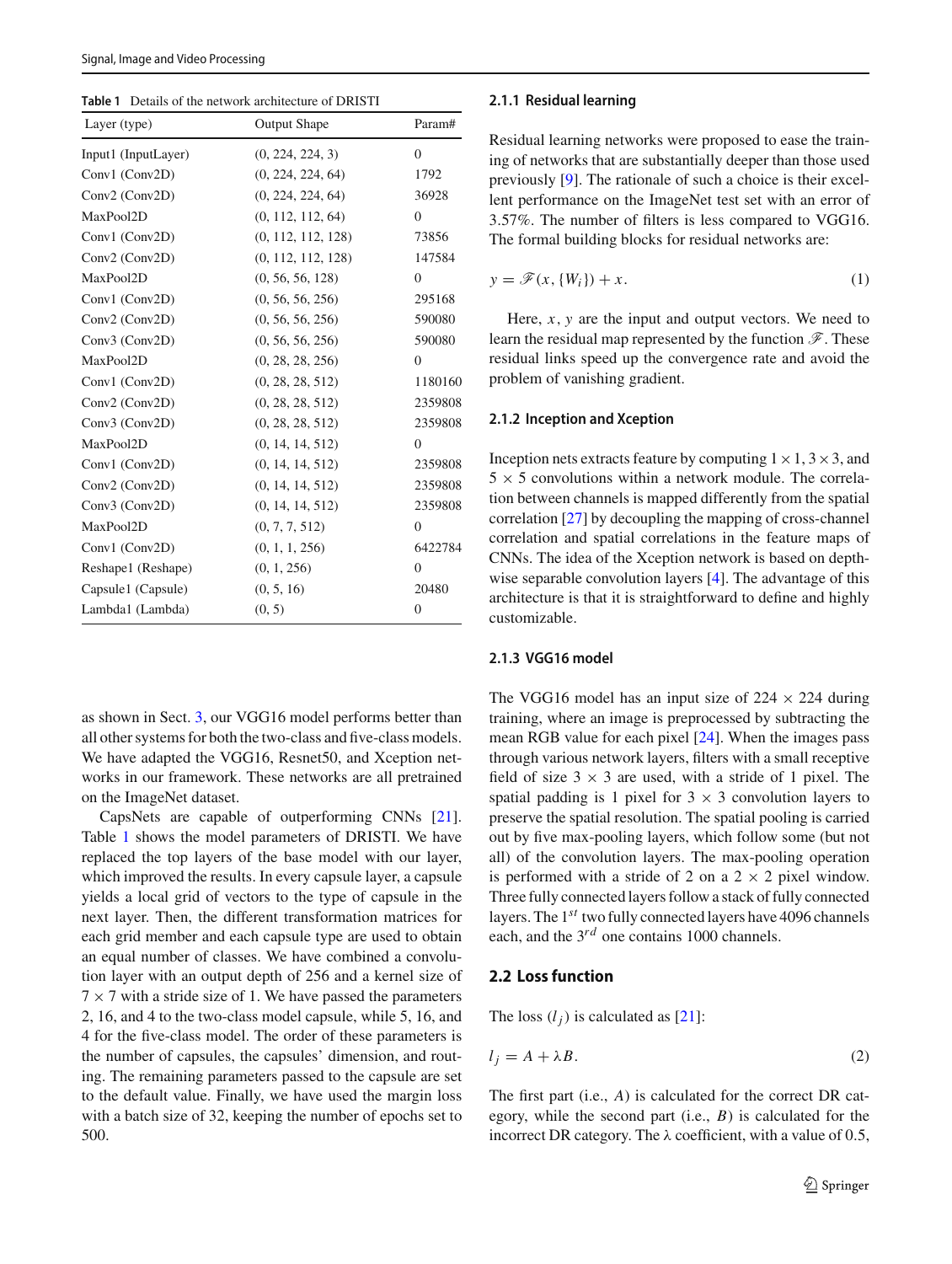$$
A = T_j \max(0, a - ||s_j||)^2
$$
 (3)

$$
B = (1 - T_j)max(0, ||s_j|| - b)^2.
$$
 (4)

The terms *a* and *b* are hyperparameters and are set to 0.9 and 0.1, respectively. Whenever the DR class *j* is present, the term *T<sup>j</sup>* is 1, while for all other classes, which are absent for them, the value of  $T_j$  is 0. We have calculated the total loss over the sum of the losses of every output capsule. In cases where  $T_i$  will be 1 the first part of Eq. [2](#page-2-1) will remain active. The value of *a* is set as 0.9, which means that when the l2 norm of *s<sup>j</sup>* is greater than 0.9, it is a 0 loss. Otherwise, it will be a nonzero loss. Therefore, if the probability of predicting the correct label is greater than 0.9, it is 0 loss. The second case will return a 0 loss if the correct label is not matched, and the probability of predicting an incorrect label is less than 0.1. In this case,  $T_j$  is 0.

The loss of the decoder part is squared error and contributes less when compared to the capsules. We have done this to fix the networks and focus on the classification of the image. The final output  $v_j$  for class  $j$  is computed as follows [\[21](#page-7-16)]:

$$
v_j = \frac{||s_j||^2}{1 + ||s_j||^2} \frac{s_j}{||s_j||} \tag{5}
$$

where the prediction vector  $\widehat{u}_{j|i} = \mathbf{W}_{ij} \mathbf{u}_i$  and  $v_j$  is the vector output of capsule  $j$  and  $s_j$  is its total input.

$$
s_j = \sum_i c_{ij} \hat{u}_{j|i}.\tag{6}
$$

#### **2.3 Transfer learning for DR classification**

Given a source domain  $S$  and learning task  $T$ , a target domain  $\mathscr D$  and learning task  $\mathscr T$ , transfer learning aims to help improve the learning of the target predictive function  $f_{\mathscr{T}}(x)$  in  $\mathscr{D}$  using the knowledge in S and T. Here, the notable concept is  $S \neq \mathcal{D}$ , or  $T \neq \mathcal{T}$ . In the context of recognition task for cross-dataset testing, the goal of transfer learning is to learn a robust classifier  $\mathcal{F}(.)$  from a dataset (i.e., target dataset  $D_{\mathcal{T}}$ ) by effectively utilizing the knowledge offered through other datasets (i.e., source datasets  $D_S$ ). In DRISTI, a pretrained model on ImageNet is used. Hence,  $S$  is the domain of natural images, and  $T$  is various tasks in ImageNet. In our case, neither the source domain's samples are related to DR detection nor the task. The target domain  $(\mathscr{D})$  in our case is the domain of retinal images, and the learning task  $(\mathcal{T})$  is DR classification. In DRISTI, we repurpose the learned features by learning the mapping function  $\mathcal{F}(.)$  from the S into  $\mathcal{D}$ .



<span id="page-3-1"></span>**Fig. 3** Sample images showing affected and non-affected retina images from various datasets

**Table 2** Details of the datasets used in experiments

<span id="page-3-2"></span>

| Dataset           | # Samples | Classes |
|-------------------|-----------|---------|
| <b>IDRiD</b>      | 331       | 2       |
| DIARETDB1         | 89        | 2       |
| DIARETDB0         | 130       | 2       |
| <b>STARE</b>      | 161       | 2       |
| <b>DRIVE</b>      | 40        | 2       |
| <b>MESSIDOR-2</b> | 900       | 5       |

#### <span id="page-3-0"></span>**3 Experiment and results**

The model is trained on Nvidia DGX II, using Python 3.7. We have used API Keras version 2.2.4, Tensorflow-GPU version 1.14, Seaborn 0.9.0, Scikit learn 0.21.3 that were used to implement the proposed framework.

# **3.1 Dataset**

DRISTI is evaluated by performing experiments on IDRiD [\[19](#page-7-21)], DIARETDB1 [\[14\]](#page-7-22), DIARETDB0 [\[15\]](#page-7-23), STARE [\[10](#page-7-24)], DRIVE [\[18](#page-7-25)], and MESSIDOR-2 [\[1](#page-7-26)[,5](#page-7-27)] datasets. Figure [3](#page-3-1) depicts a few samples from these datasets. Table [2](#page-3-2) summarizes the details of the datasets. The target of any deep neural network approach is to learn the optimal set of parameters during training. With the increasing number of learnable parameters, the model demands a large number of training samples. The number of examples available in the publicly available dataset used for DR detection is few compared to standard image datasets used to train any deep neural network model. We account for these situations by introducing our neural network with an augmented dataset (see Sect. [3.8\)](#page-6-1).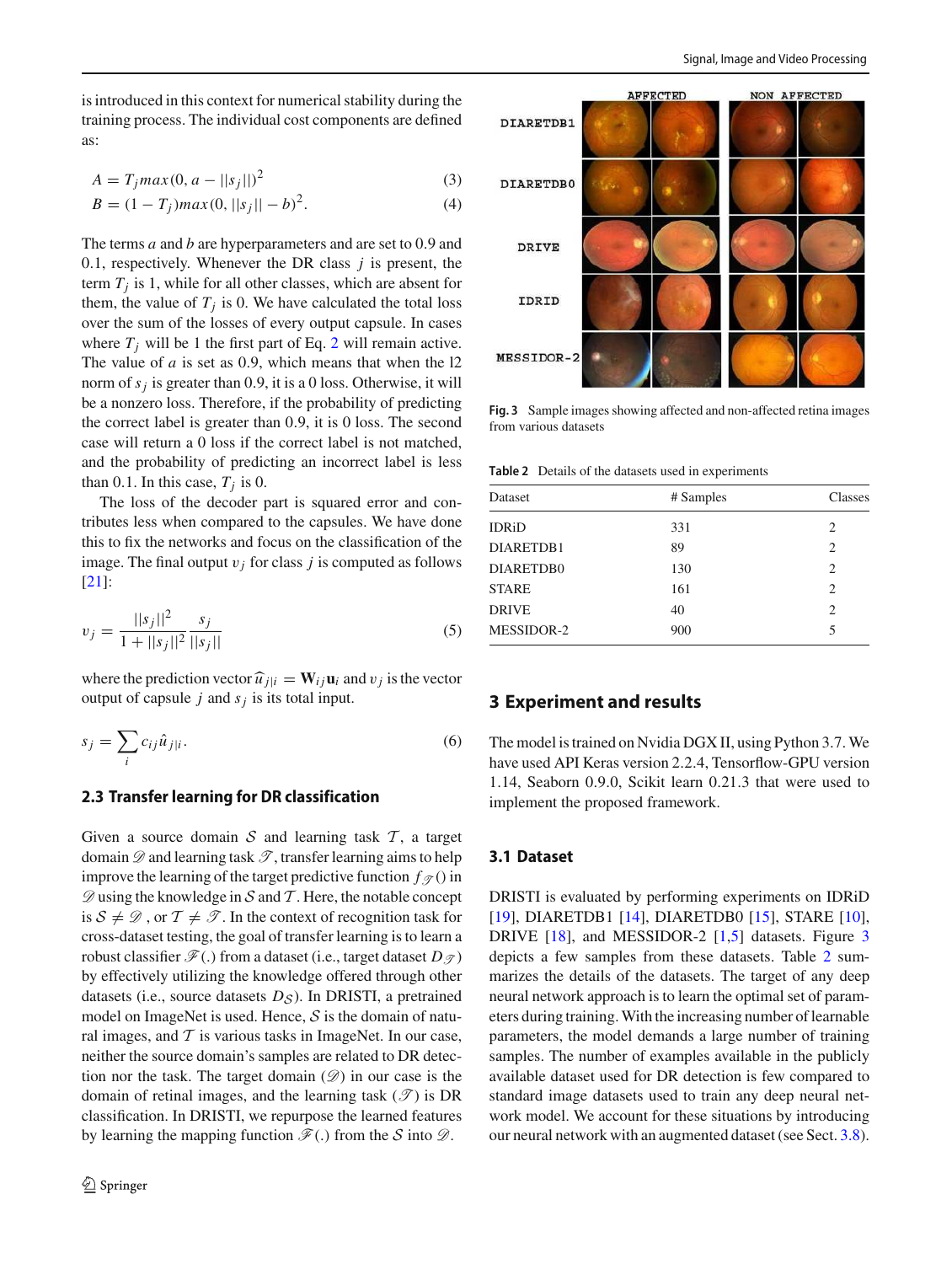| Method             | Approach                   | Accuracy |
|--------------------|----------------------------|----------|
| $\lceil 32 \rceil$ | <b>CNN</b>                 | 44.22%   |
| $\lceil 25 \rceil$ | <b>CNN</b>                 | 56%      |
| $\lceil 25 \rceil$ | CNN (two-class)            | 71%      |
| $\lceil 23 \rceil$ | CAD system (two-class)     | 93.75%   |
| $\lceil 29 \rceil$ | Pretrained model           | 63.23%   |
| $\lceil 3 \rceil$  | <b>CNN</b>                 | $74\%$ . |
| $\lceil 7 \rceil$  | VGG16 CNN                  | 75.83%   |
| Ours               | VGG16+Capsule (five-class) | 82.06%   |
|                    | VGG16+Capsule (two-class)  | 96.24%   |

<span id="page-4-0"></span>**Table 3** Comparison of classification accuracy of several state-of-theart methods with DRISTI

|               |     |        |   |    | В             | C      | D  | E  |
|---------------|-----|--------|---|----|---------------|--------|----|----|
|               |     |        |   | 8  | 1             | 15     | 0  |    |
|               |     |        | B |    | 0264          | 3      | 4  |    |
|               | DR  | Non-DR | C | 12 |               | 11 110 |    | 11 |
| DR            | 357 | 15     |   |    |               |        |    |    |
| Non-DR        | 18  | 343    | D |    | 9             | 26     | 20 |    |
|               |     |        | E | 5  | 0             | 19     | 3  | 18 |
| $(a)$ 2-CLASS |     |        |   |    | $(b)$ 5-CLASS |        |    |    |

<span id="page-4-1"></span>**Fig. 4** Confusion matrix for **a** two-class and **b** five-class classification performance of DRISTI. In (**b**), the five classes are A: Severe, B: No-DR, C: Moderate, D: Mild, E: Proliferate-DR

#### **3.2 Results**

DRISTI's performance is compared with other state-of-theart models (see Table [3\)](#page-4-0), where the boldface values indicate the best performance. The five-class model has performed better than even some two-class state-of-the-art models. Moreover, our two-class model has outperformed every other model on the list. For five classes, the highest training accuracy achieved is 99.60%, the highest validation accuracy achieved is 82.06%, and the test accuracy obtained is 75.81%. For the two classes, the highest training accuracy achieved is 99.74%, the highest validation accuracy we have achieved is 96.24%, and the test accuracy obtained is 95.50%. The confusion matrices for the two-class and the five-class set-

ting are shown in Fig. [4a](#page-4-1) and b, respectively. The accuracy and loss graphs for the two-class and the five-class model are shown in Fig. [5.](#page-4-2) These plots indicate the training and validation process of DRISTI.

#### **3.3 Ablation study**

In models like DRISTI having intermediate processing stages, it is important to study the influence of intermediate stages. We have done an ablation study and compared our model by changing the base model with different architectures. Such a comparison based on primary metrics is undertaken. Table [4](#page-5-0) shows the ablation study results on the datasets. The base capsule model is also used for comparison, and the results are presented in the same table. The bold face values show the best performance across all variants. We can see that the VGG16 performs the best for two classes as the five-class models when we compare it by the validation accuracy. The Resnet50 model for two classes closely follows it, but the Xception network outperforms the Resnet50 for five classes. To summarize the research findings, we have presented Tables [5](#page-5-1) and [6](#page-5-2) to show the precision, recall, and F1-score of the predicted result for the five classes and the two-class model, respectively, with the base model as VGG16.

#### **3.4 Performance on unseen samples**

Learning paradigms assume that the training and test data belong to the same distribution. However, when we deal with the real-world scenario, we often come across test data with different distributions than the training data. To investigate how DRISTI performs on unseen data, we have conducted experiments on unseen samples. Figure [6](#page-5-3) depicts a few such unseen examples and DRISTI's performance on them. The label at the top of each instance represents the prediction and the actual values. The samples shown here are a portion of the examples that are used for testing. Here, we can see that some of the categories are predicted incorrectly. For example, the first sample of the fourth row is predicted as No-DR. However, it belongs to the DR class.



<span id="page-4-2"></span>**Fig. 5** Graphs of accuracy and loss for two-class and five-class problems during training and validation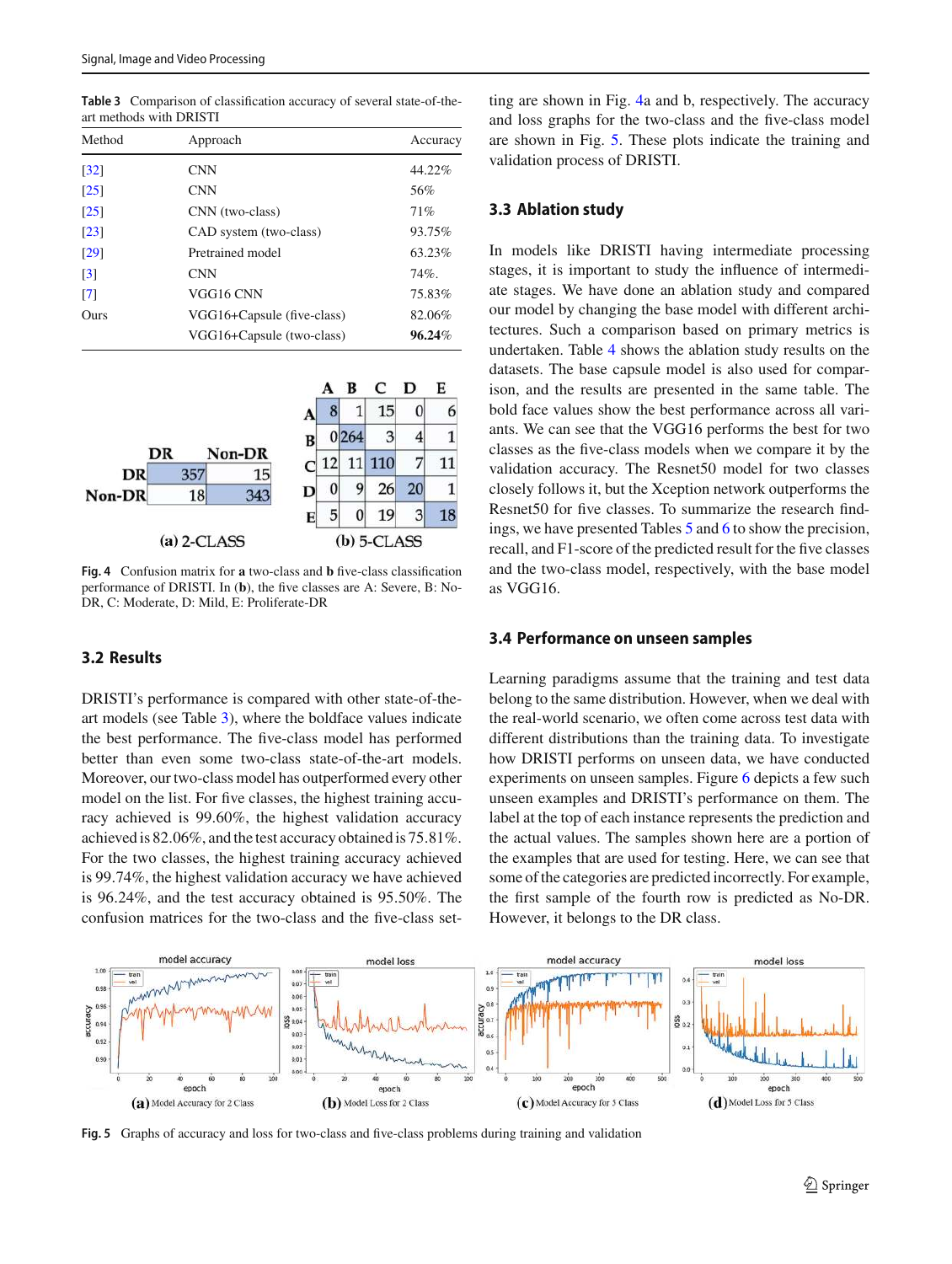<span id="page-5-0"></span>**Table 4** Experimental results in terms of classification accuracy on ablation study

| Approach                          | Max Train Acc. | Max Valid Acc. |  |
|-----------------------------------|----------------|----------------|--|
| $VGG16 + Capsule$ (two-class)     | 99.74%         | $96.24\%$      |  |
| $VGG16 + Capsule$ (five-class)    | 99.60%         | 82.06%         |  |
| $Resnet50 + Capsule$ (two-class)  | 98.89%         | 96.07%         |  |
| $Resnet50 + Capsule$ (five-class) | 96.73%         | 76.80%         |  |
| $Inception3 + Cay.$ (two-class)   | 99.91%         | 95.05%         |  |
| $Inception3 + Cay.$ (five-class)  | 99.36%         | 76.41%         |  |
| Xception + Capsule (two-class)    | $100\%$        | $95.22\%$      |  |
| Xception + Capsule (five-class)   | 99.46%         | 79.53%.        |  |
| Capsule Network (two-class)       | 95.13%         | 93.68%         |  |
| Capsule Network (five-class)      | 81.79%         | 74.07%         |  |

<span id="page-5-1"></span>**Table 5** Classification result of the five-class problem

| Precision | Recall | F <sub>1</sub> -score | Support |
|-----------|--------|-----------------------|---------|
| 0.32      | 0.27   | 0.29                  | 30      |
| 0.93      | 0.97   | 0.95                  | 272     |
| 0.64      | 0.73   | 0.68                  | 151     |
| 0.59      | 0.36   | 0.44                  | 56      |
| 0.49      | 0.40   | 0.44                  | 45      |
|           |        |                       |         |

**Table 6** Classification result of the two-class problem

<span id="page-5-2"></span>

| Level  | Precision | Recall | F <sub>1</sub> -score | Support |
|--------|-----------|--------|-----------------------|---------|
| DR     | 0.95      | 0.96   | 0.96                  | 372     |
| Normal | 0.96      | 0.95   | 0.95                  | 361     |



<span id="page-5-3"></span>**Fig. 6** Qualitative results of DRISTI showing the predicted vs. actual class labels for the two-class problem

#### **3.5 Cross-dataset testing**

We have tested our highest performing VGG16 with the CapsNet model on completely unknown samples. Out of the datasets mentioned, we had taken the dataset MESSIDOR-2 for five-class classification as it has appropriately labeled five-class images. We have used our top-performing fiveclass model to test on MESSIDOR-2. The rest of the datasets have been tested in two classes. The testing accuracy of our VGG16 model is shown in Fig. [7a](#page-6-2). We can see that the accuracy with the IDRiD dataset is highest by a margin of 2.39% when compared to the second highest DRIVE dataset for two classes. A possible reason for such observation could be the Indian context of APTOS (training) and IDRiD (testing) datasets.

#### **3.6 Experiments on mixed dataset**

A single dataset contains a limited number of signature samples and fails to capture the input space's entire gamut. To see the effect on DRISTI's performance while introducing samples from other datasets, we have randomly taken 30% of each dataset and combined them to create a mixed dataset. The training and testing have been performed by splitting the dataset into a proportion of 65% training and 35% testing. The two-class classification results of this version of DRISTI are shown in Fig. [7a](#page-6-2). The APTOS dataset is the best performer due to the more number of images received during training. It even crosses the validation accuracy of the mixed dataset on which the model was trained. The mixed dataset performs better than or equal to every other test done on the cross-dataset except on the STARE dataset. The rationale for this is the highly unbalanced nature of the dataset when converted to a two-class. This is also a possible reason for such improved performance on the images trained on APTOS than when trained on a mixed dataset. The five-class classification has not been shown as most of the datasets that we have used and available in the literature are two-class, so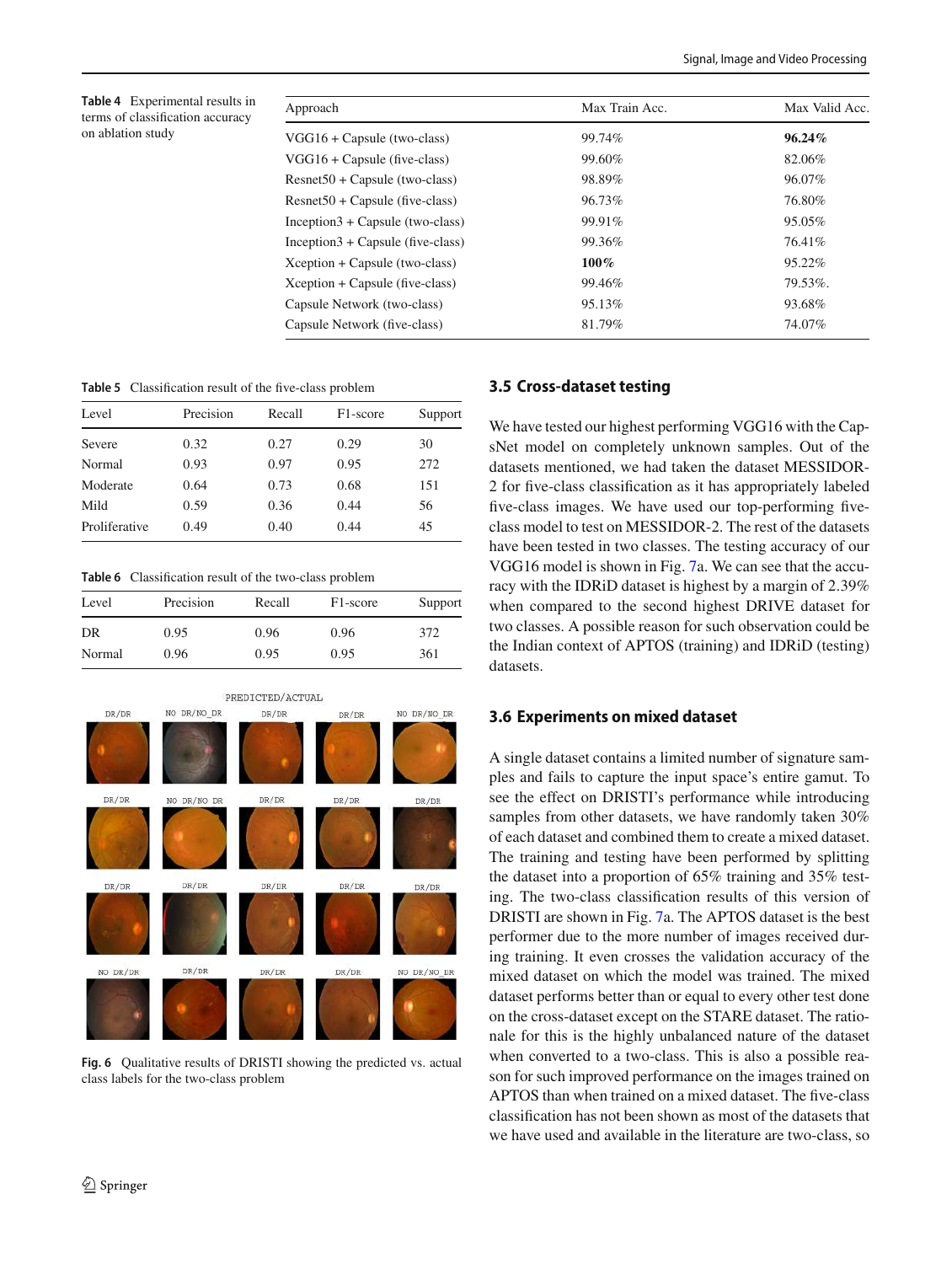

<span id="page-6-2"></span>**Fig. 7** Quantification of cross-dataset and mixed dataset performance of DRISTI on D1:IDRiD, D2:DIARETDB1, D3:DIARETDB0, D4:STARE, D5:DRIVE, D6:MESSIDOR-2, D7:APTOS datasets



<span id="page-6-3"></span>**Fig. 8** An illustration of the effect of number of training samples on DRISTI's performance

it was impossible to create a proper five-class mixed dataset for performing training.

#### **3.7 Impact of training size**

The exploitation of high-order complex data raises new research challenges due to the high dimensionality and the limited number of ground truth samples. The number of training samples is a critical factor that determines a model's classification accuracy. Figure [8](#page-6-3) depicts the effect of change of training samples on the performance of DRISTI. The horizontal and vertical axes represent the number of image samples and the percentage accuracy, respectively. In the single image set, we see that neither the training accuracy nor the testing accuracy improves drastically but shows signs of progress. For the mixed dataset, we see a peak presented in Fig. [8b](#page-6-3). This is because a 65 percent mark shows the best result, i.e., we get the best testing accuracy when the ratio of training to testing is 65:35. Hence, for DRISTI, we have chosen 65% of samples for training.

## <span id="page-6-1"></span>**3.8 A study on an augmented dataset**

We have augmented the APTOS-19 dataset by changing the rotation range, width, and height shift range. The images have been horizontally flipped with a low shear and zoom range of 0.2 to keep the distinguishing features. We have done this to ensure that the model holds valid for a bigger dataset, thus being more general. Figure [7b](#page-6-2) depicts the cross-dataset's testing results and mixed dataset scenarios. We use 29, 101 augmented images for five-class, and the highest training and validation accuracy obtained is 99.91% and 75.50%, respectively. We tested the five-class model on 546 images and got a testing accuracy of 74.73%. We have also extended our previous two-class cross-dataset, and mixed dataset models to the two-class augmented dataset. We use 21, 024 images from augmented APTOS for training on two classes. The number of images is lesser than five classes to balance the two types. The highest training and validation on the twoclass augmented APTOS dataset is 99.96% and 97.05%, respectively. For the mixed dataset, we have used 29, 009 for images. Additional 8000 images are augmented and collected from the different datasets mentioned in Fig. [7.](#page-6-2) Our curated dataset has 70% of the expanded APTOS dataset and 30% of the remaining un-augmented datasets. The process is similar to how we created a mixed dataset in the previous section except for the augmentation. The highest training and validation accuracies are 99.92% and 91.43%, respectively. We see an opposite scenario when compared to training on an un-augmented APTOS. The mixed augmented dataset has not performed very well when compared to the cross-dataset. Augmenting the dataset changes the difference between images and decreases the separability between them. That is why creating a mixed dataset on such extended results further confuses the model, lowering the effects.

# **3.9 Statistical significance test**

We followed the two-proportion Z-test to justify whether the differences between different algorithms (and their variants) are essential in the statistical sense. Here, the proportion means that the average percentage accuracy of DRISTI across the dataset. The null hypothesis for the test is that the proportions are the same, while the alternative hypothesis is that the proportions are not the same. In our experiments, we have considered an alpha level of 5%. The Z-score obtained in our case is 7.68. Comparing the calculated Z-score with the table Z-score (1.96) shows Z-score is larger. Hence, we rejected the null hypothesis and claim that DRISTI has significantly better performance over others.

# <span id="page-6-0"></span>**4 Conclusion**

This paper presents DRISTI, a combination of VGG16 and capsule networks, to classify DR from retinal images. DRISTI performs with an overall validation accuracy of 82.06% and testing accuracy of 75.81% for five-class and